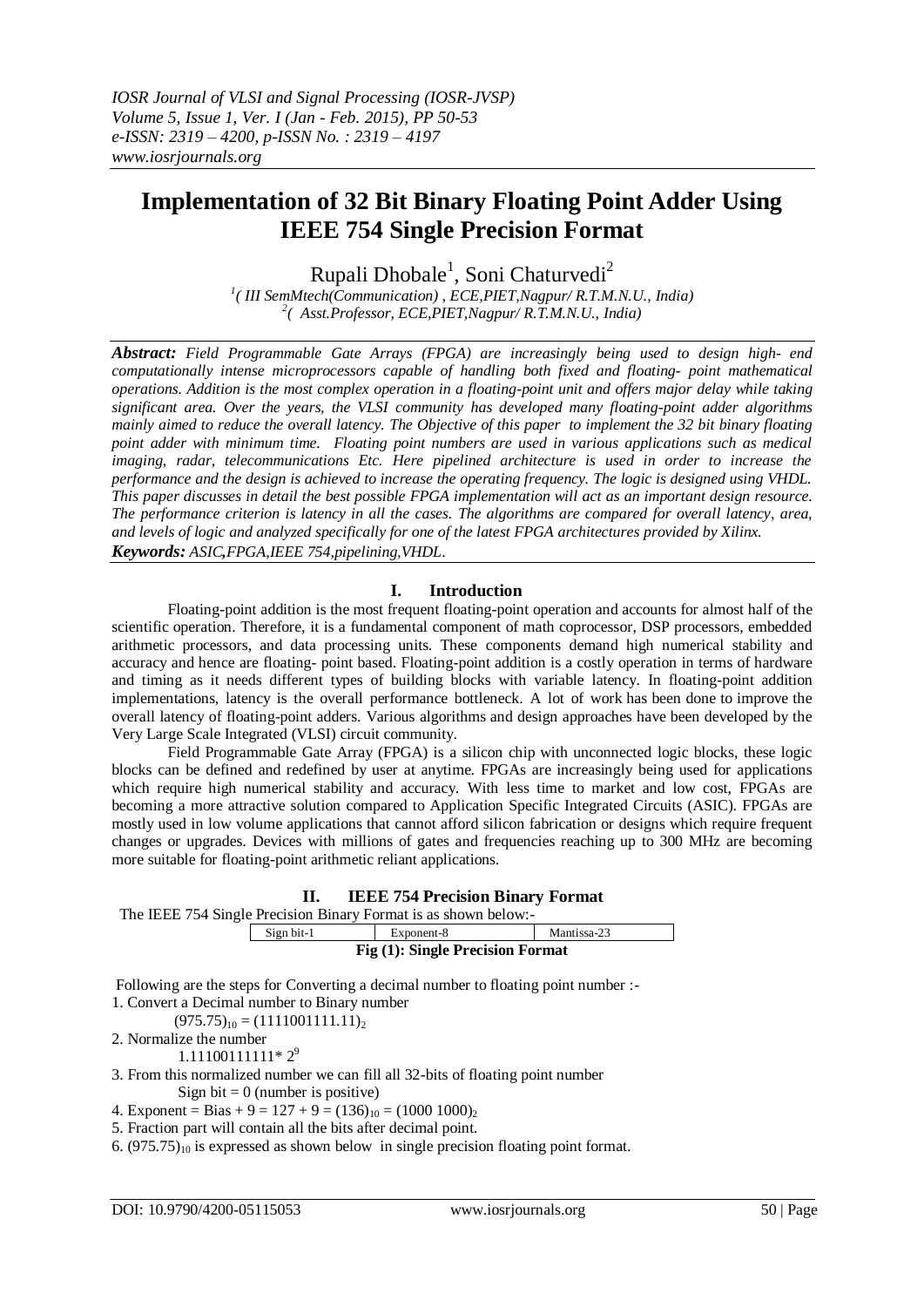

**Fig (3) : Flowchart of proposed Implementation**

- A description of the proposed implementation algorithm is as follows:-
- 1. The two operands, N1 and N2 are read in and compared for denormalization and infinity. If numbers are denormalized , set the implicit bit to 0 otherwise it is set to 1. At this point, the fraction part is extended to 24 bits.
- 2. The two exponents, e1 and e2 are compared using 8-bit subtraction. If e1 is less than e2, N1 and N2 are swapped i.e. previous f2 will now be referred to as f1 and vice versa.
- 3. The smaller fraction, f2 is shifted right by the absolute difference result of the two exponents" subtraction. Now both the numbers have the same exponent.
- 4. The two signs are used to see whether the operation is a subtraction or an addition.
- 5. If the operation is a subtraction, the bits of the f2 are inverted.
- 6. Now the two fractions are added using a 2"s complement adder.
- 7. If the result sum is a negative number, it has to be inverted and a 1 has to be added to the result.
- 8. The result is then passed through a leading one detector or leading zero counter. This is the first step in the normalization step.
- 9. Using the results from the leading one detector, the result is then shifted left to be normalized. In some cases, 1-bit riht shift is needed.
- 10. The result is then rounded towards nearest even, the default rounding mode.
- 11. If the carry out from the rounding adder is 1, the result is left shifted by one.
- 12. Using the results from the leading one detector, the exponent is adjusted. The sign is computed and after overflow and underflow check, the result is registered.

# **IV. Block Diagram Of Standard Floating Point Adders**

The block diagram of standard floating point adder is shown in  $Fig(4)$ . It shows the main hardware modules necessary for floating-point addition. 1)The exponent difference module, 2) Right shift shifter, 3) 2"s complement adder, 4) Leading one detector, 5) Left shift shifter, and 6) The rounding module. The bit-width as shown in  $Fig(4)$ .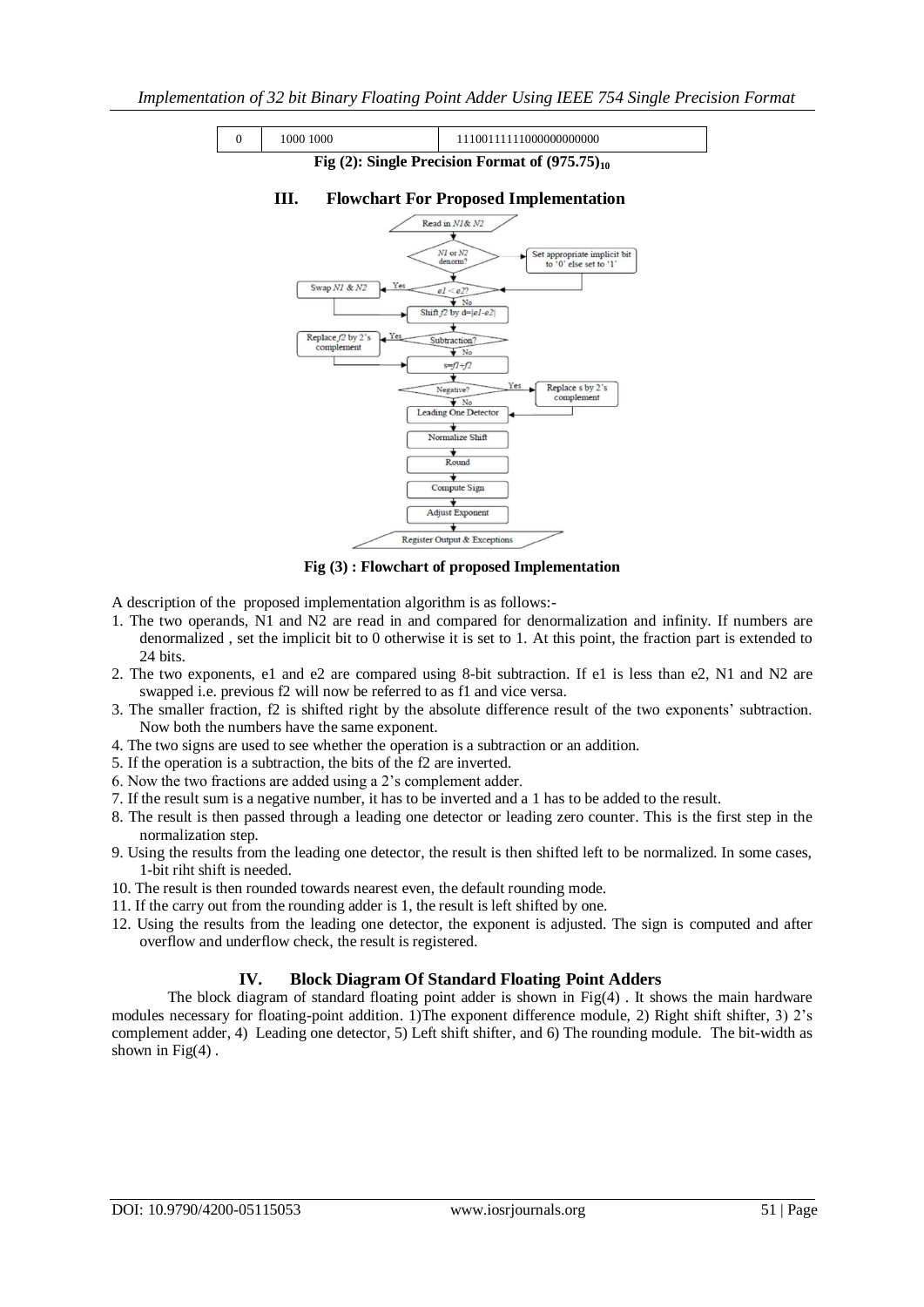

**Fig (4): Block diagram of standard floating point adder**

The main hardware modules for a single-precision floating-point adder are:

- 1) The exponent difference module: It has the following two functions:
- To compute absolute difference of two 8-bit numbers.
- To identify if e1 is smaller than e2.
- 2) **Right shift shifter:** The right shifter is used to shift right the significand of the smaller operand by the absolute exponent difference. This is done so that the two numbers have the same exponent and normal integer addition can be implemented. Right shifter is one of the most important modules when designing for latency.
- 3) **2's complement adder:** 2"s complement adder is a simple integer addition process which adds or subtracts the pre-normalized significands.
- 4) **Leading one detector:** After the addition, the next step is to normalize the result. The first step is to identify the leading or first one in the result. This result is used to shift left the adder result by the number of zeros in front of the leading one. In order to perform this operation, special hardware, called Leading One Detector (LOD) or Leading Zero Counter (LZC), has to be implemented.
- 5) **Left shift shifter:** Using the results from the LOD, the result from the adder is shifted left to normalize the result. That means now the first bit is 1. This shifter can be implemented using "shl" operator in VHDL or by describing it behaviorally using "case" statements.
- 6) **The rounding module**: Rounding is done using the guard, round and sticky bit of the result. REN mode is accomplished by rounding up if the guard bit is set, and then pulling down the lowest bit of the output if the r and s bits are 0. A 1 is added to the result if r and s bit are 1 or r and either of the last two bits of the normalized result is 1. This step is really important to assure precision and omit loss of accuracy.

# **V. Advantages And Applications**

#### **Advantages:**

- **1.** This floating point adder algorithm mainly reduces the overall latency and improves the performance.
- **2.** It reduced power consumption of floating point unit without sacrificing correctness.
- **3.** Design challenges of the redundant format, namely the leading digit detection and the rounding.
- **4.** This floating point adder unit performs the addition and subtraction using substantially the same hardware used for floating point operation. This advantage causes saving the core area by minimizing the number of element.
- **5.** Real floating point hardware uses more sophisticated means to round the summed result but in this paper take the simplification of the truncating bits if there are more bits that can be represented.

### **Applications:**

- Floating point adder is generally used in the arithmetic calculations.
- This adder can be used in the instruments which involve mathematical processes.
- The floating point adder is used in such as :
- 1. CPU
- 2. Calculators